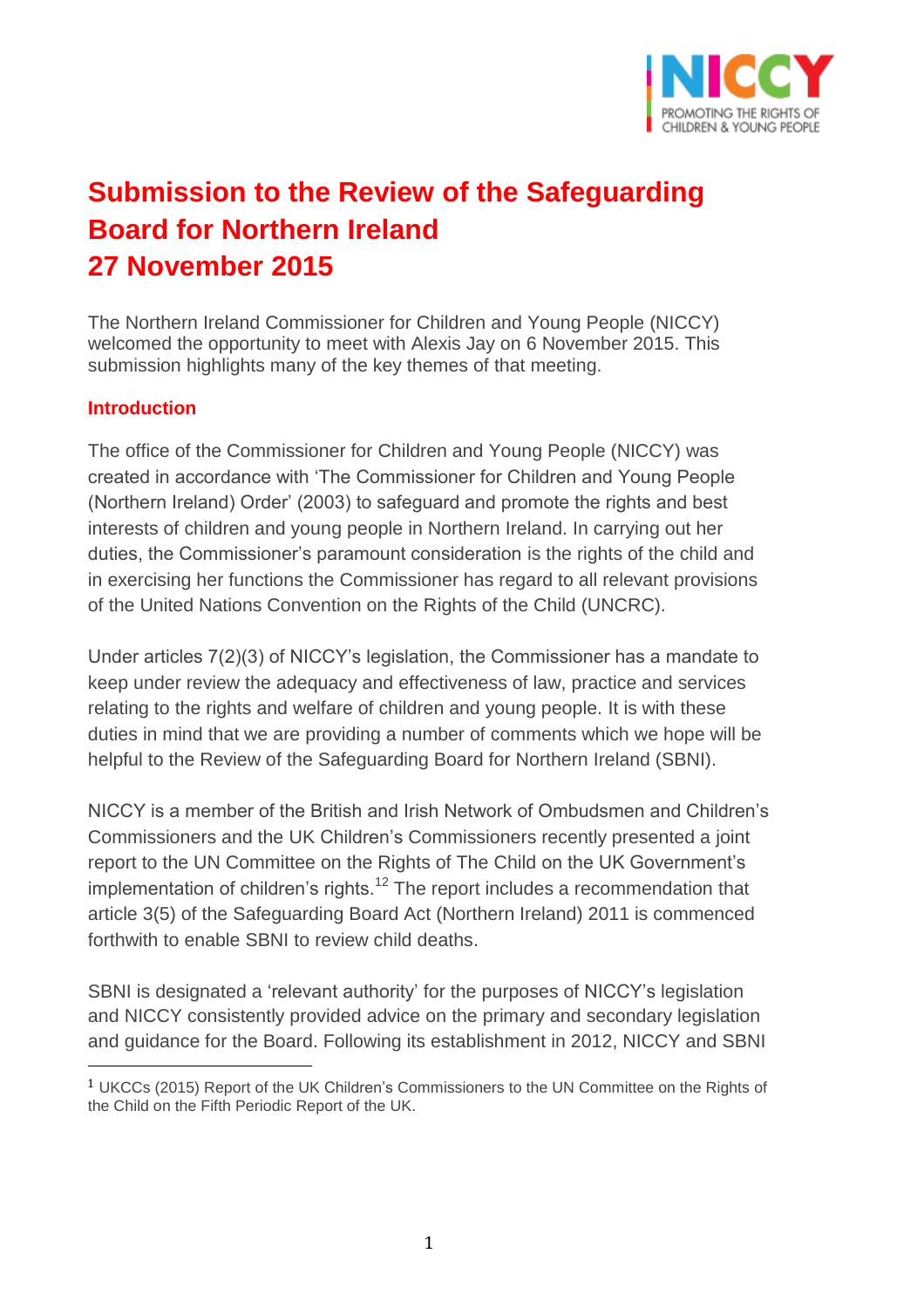

developed a Protocol with particular reference to the Board's Case Management Review (CMR) and child death overview functions.

The establishment of SBNI was part of a wider process of reform in children's services following the 2006 Social Services Inspectorate Overview Report on child protection services<sup>3</sup> which documented inconsistencies and systemic failures in the discharge of statutory duties in some health and social care boards and trusts. The report highlighted the need to improve ownership of the Area Child Protection Committee system across sectors and stated that a range of initiatives, including the setting up of a regional safeguarding board and the dissemination of learning from case reviews, should be progressed urgently.

NICCY warmly welcomed the establishment of SBNI and remains of the view that, in order to better protect children and safeguard their rights and best interests, Northern Ireland must have a strong, effective, independent children's safeguarding body. We also note, as has been observed in equivalent structures in GB $^4$ , that SBNI is uniquely placed within Northern Ireland's arrangements to consider how well organisations and professionals are working together to safeguard and promote the welfare of children.

## **Review of SBNI**

 $\overline{a}$ 

The Commissioner would note concern about the timing of the Review which has begun when SBNI is still in its first years of establishment and would also highlight disappointment that the Department did not consult with NICCY regarding the Terms of Reference or review process.

## **SBNI within current arrangements**

**Reform within health and social care**: the Minister for Health has recently announced significant changes to the organisation of health and social care and the current Scheme of Delegation which exists between DHSSPS, the Health and Social Care Board and Health and Social Care Trusts. The structure, operation and discharge of statutory duties across these bodies is critical to child protection

<sup>3</sup> Social Services Inspectorate (2006) Our Children and Young People – Our Shared

Responsibility: Inspection of Child Protection Services in Northern Ireland, Belfast: DHSSPS.

<sup>4</sup> E. Munro (2011) The Munro Review of Child Protection: Final report, A child-centred system.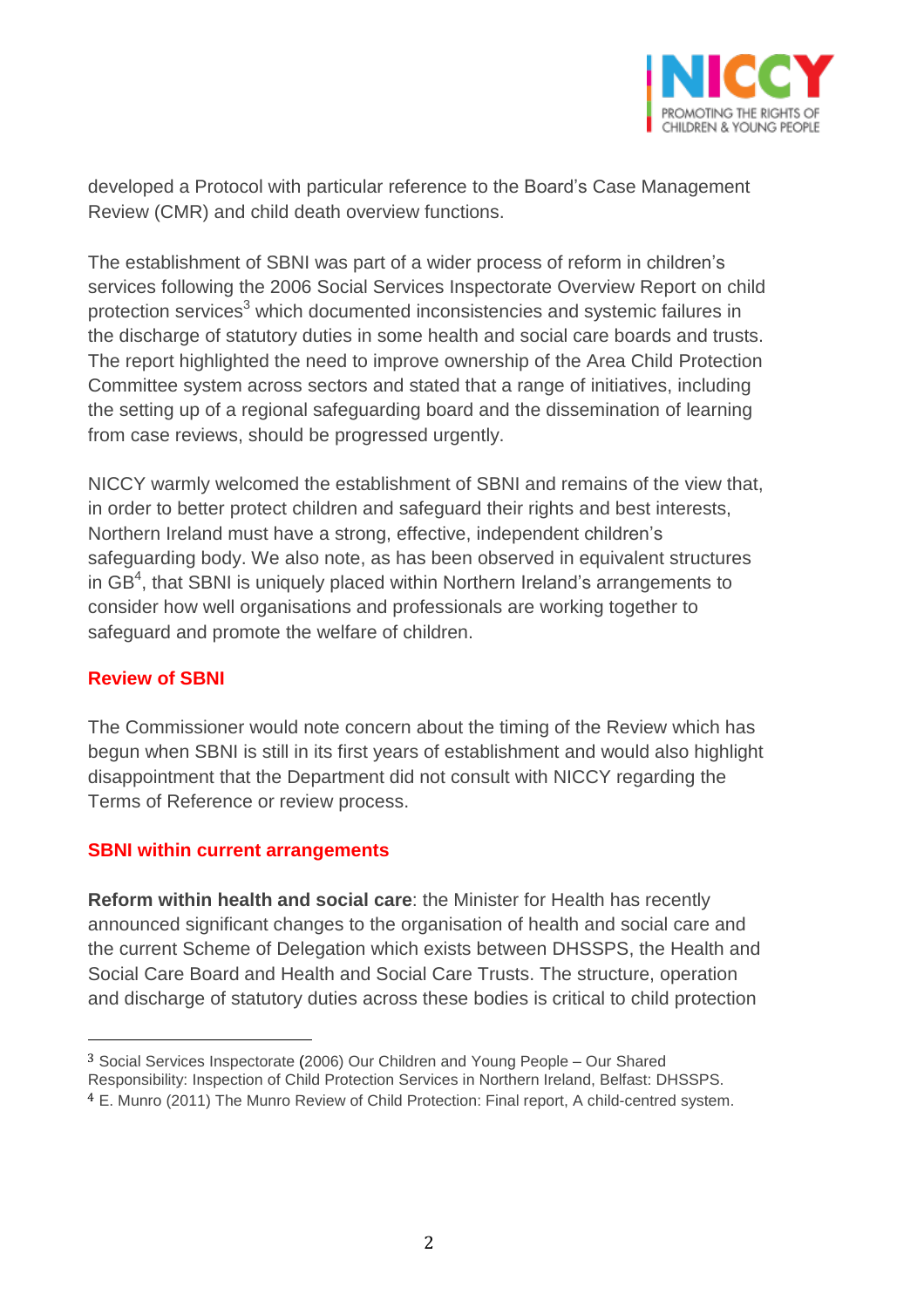

and safeguarding and NICCY would highlight the importance of ensuring stability in arrangements for children's services, including child protection, particularly in times of transition and budget cuts. The Review should take account of this in considering any structural changes to SBNI.

**Legislative context**: it would be helpful for the Review to take account of the strengths and weaknesses of SBNI's primary and secondary legislation and should give particular consideration to the functions of the Board which are not within the clear statutory responsibilities of other agencies, including CMRs and child death overview which are discussed below.

**Sponsor department and hosting arrangements**: NICCY notes that concerns regarding the Board's ability to act independently from DHSSPS were expressed during Assembly scrutiny of the draft legislation, particularly in regard to Departmental directions being given to the Board and SBNI's ability to publish information. The Review should consider how well the balance between ensuring SBNI is accountable to the sponsor department while developing and maintaining its capacity to act and function independently (including in relation to establishing its priorities and programmes of work) has been achieved. We note that in the context of the proposed restructuring of health and social care, that measures should be in place to mitigate against any potential conflict of interest with the sponsor Department, who may be commissioning services and to whom Health and Social Care Trusts will report directly.

In relation to hosting arrangements with the Public Health Agency, we highlight the need to ensure that accountability arrangements and procedures are proportionate. In regard to other bodies and partnerships, NICCY notes the importance of ensuring clarity of role and remit between the SBNI and the Children and Young People's Strategic Partnership.

**Multi-agency basis and chairing arrangements**: a body of work including research and reviews of equivalent structures in England, studies into serious case and case management reviews and the 2006 Northern Ireland Overview Report have identified the importance of embedding child protection and safeguarding work within a multi agency framework rather than restricting this to social care. NICCY notes it is critical that any structural changes to SBNI ensure that it is founded on a multiagency basis. In relation to chairing arrangements, NICCY is supportive of the appointment of an independent Chair and we note the importance of maintaining this principle in future appointments. It would be helpful for the Review to consider whether the role of Chair needs to be further strengthened in order to fulfill its role effectively.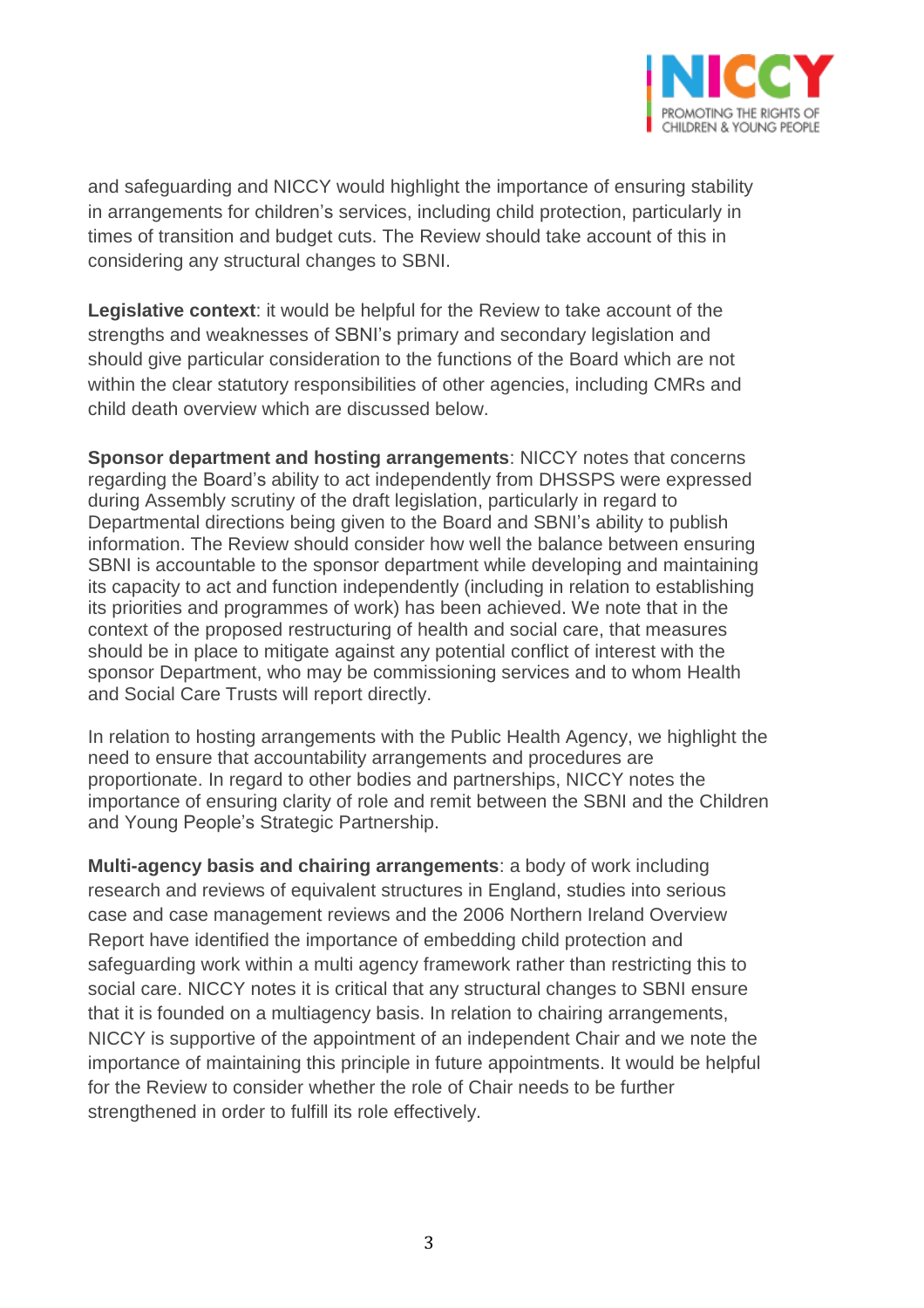

# **Specific duties**

**CMRs**: NICCY welcomed the statutory responsibility placed on SBNI in relation to CMRs, although we also advised that monitoring the implementation of CMR action plans and recommendations should have been a positive duty placed on the Board by primary or secondary legislation. This has been informed by NICCY's concerns regarding the implementation and monitoring of action plans and recommendations under previous arrangements. We have also stated that the Board's CMR work, including its assessment of learning and recommendations, should be outlined the annual report. We also note the resource intensive nature of CMR work. NICCY would welcome the Review considering this concern.

**Child deaths**: NICCY welcomed the statutory responsibility placed on SBNI to review of information regarding child deaths and has been deeply concerned by the delay in the Department commencing this function of the Board's legislation. This concern has also been raised by the Royal College of Paediatrics and Child Health.<sup>5</sup> We do not view that DHSSPS has provided sufficient rationale for the decision not to commence the relevant legislation and are further concerned that a non-statutory mortality review process is being developed within the Department. In relation to child deaths, the Review should also note that Northern Ireland remains without a regional multiagency protocol for responding to the sudden and unexpected deaths of children following DHSSPS's consultation on this in 2006. It would be helpful for the Review to reflect on this SBNI duty.

**Engagement with children and young people**: NICCY also welcomed the duty placed on SBNI to promote communication with children and young people. We recognise that a range of activities undertaken or commissioned by SBNI have sought to engage directly with children and young people and note the importance of further developing this work, particularly through direct engagement with children who have experience of child protection and children in need processes and services.

## **Coordinate and ensure the effectiveness of members**

 $\overline{a}$ <sup>5</sup> Royal College of Paediatrics and Child Health (2015) Why Children Die: Death in Infants, Children and young People in the UK; NCB and RCPCH.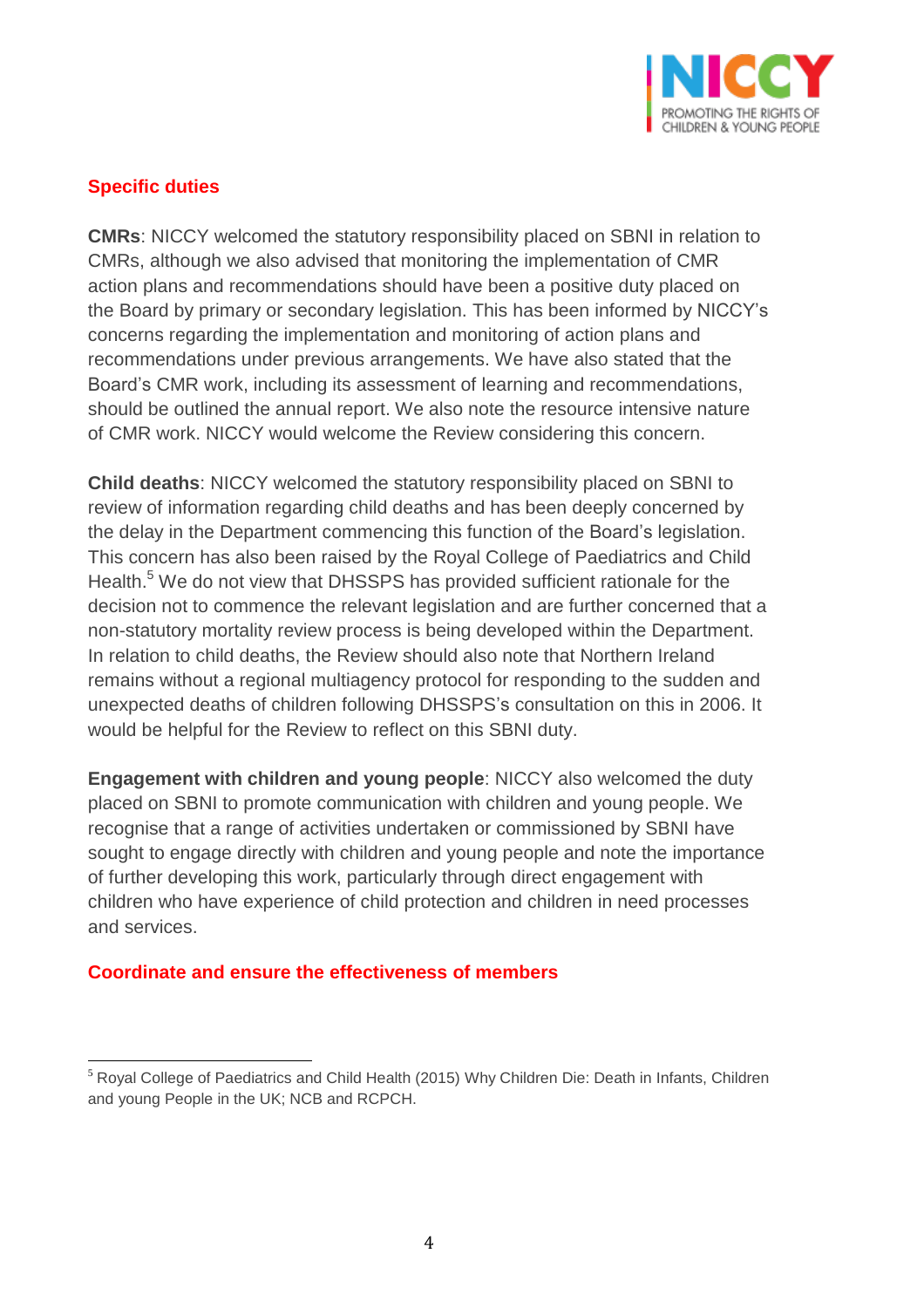

The Board's objective to coordinate and ensure the effectiveness of members in safeguarding and promoting the welfare of children is, of course, central to SBNI's work. The ability of the Board to differentiate between operational responsibility (held by members for the functions of their individual organisations) and ensuring and evaluating the effectiveness of members (held by the Board as a core duty) is important to this. While SBNI can be understood as having a strategic rather than operational role, the distinction between these should be carefully considered in relation to the remit of the Board in being accountable for ensuring the effectiveness of multiagency work (and for seeking to strengthen and improve this).

SBNI must have robust mechanisms in place to assess and hold to account the activities of members and their organisations. The Review should consider the development and operation of such mechanisms by SBNI. NICCY notes that the **duty to cooperate** placed on Board members is critical to achieving SBNI's objective. The operation of this duty in practice, including how the functioning of SBNI may be impacted by conflicts of interest among members or tension between members role in representing their own organisation and the Board, should be considered. These concerns should also be reflected in reviewing the relationship between Committees, Panels and the Board. In addition to this, it would be helpful for the Review to consider how SBNI can best ensure that necessary work to develop and review policies, protocols and procedures does not divert from maintaining a central focus on children and young people.

On a related matter, NICCY views that SBNI should disseminate an assessment of the effectiveness of safeguarding arrangements in Northern Ireland, including gaps, weaknesses and emerging trends, on a regular basis. This may be done through the Board's annual report or another medium.

## **Monitoring and Oversight**

The Commissioner notes that the role and performance of the Chair, lay members and the Board's Effectiveness and Governance Committee is critical to effective internal challenge within SBNI in relation to both the functioning of the Board as a whole and to ensuring the effectiveness of members and their organisations in working to safeguard children.

In considering reporting and oversight arrangements beyond those currently in place in relation to the hosting agency and sponsor department, the Review may wish to give thought to mechanisms which would provide external review or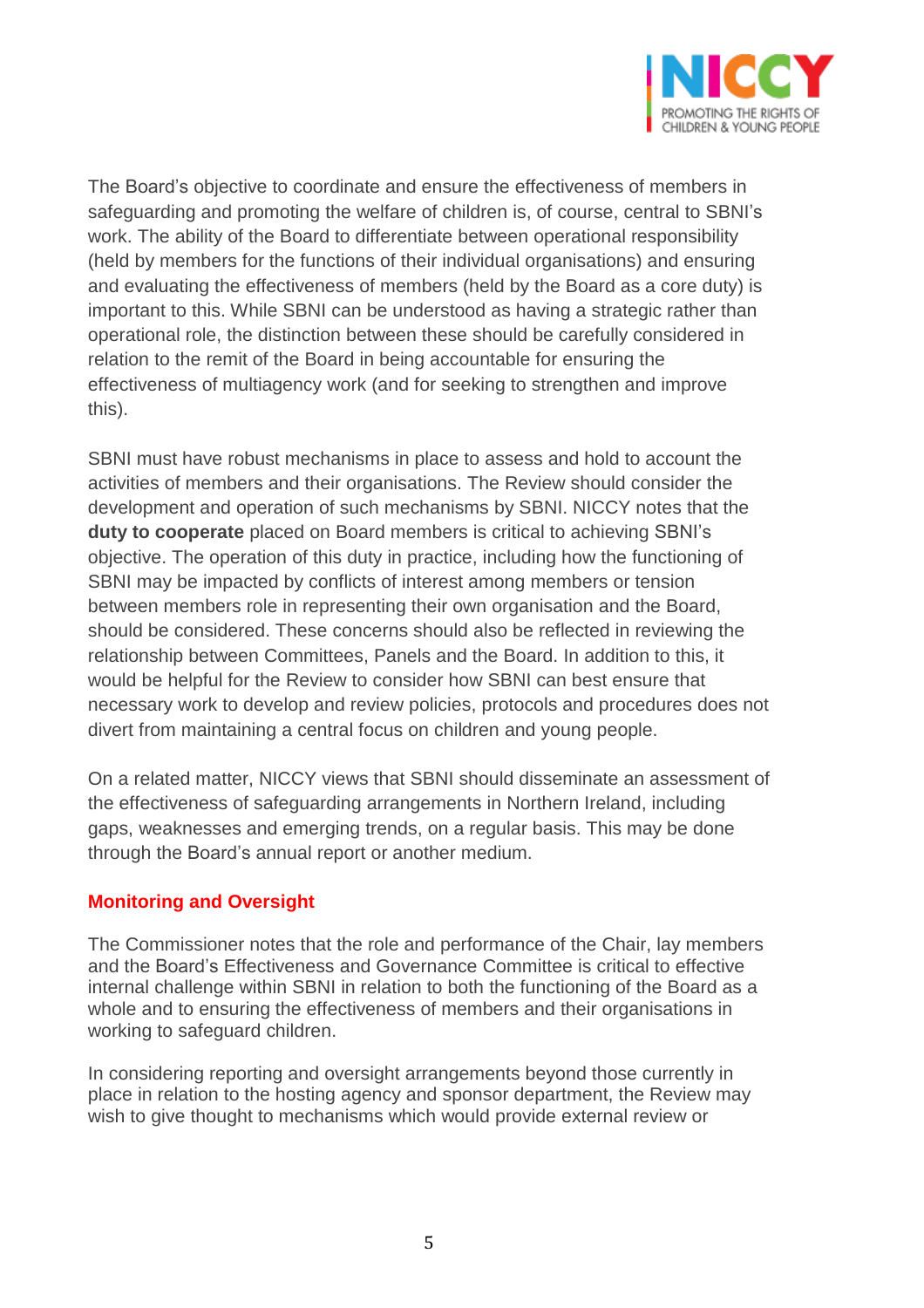

evaluation of SBNI. Consideration should also be given to requiring that the Board regular reports to the relevant Assembly Committee.

In order further support transparency in SBNI's work, NICCY notes that Board meeting minutes should be made available in a timely manner, thematic concerns arising from CMRs, audits/reviews and other work of the Board should be publicly available, including on its website and in its annual report. The annual reports of Committees and subcommittees should also be freely available. We note that, to date, no Executive Summaries of CMRs have been published.

#### **Resources**

 $\overline{a}$ 

NICCY notes that SBNI must be provided with appropriate resources in terms of funding, expertise, staff and organisational time, including that of members, in order to discharge its functions. Evaluation work concerning LSCBs in England has noted that without adequate resourcing the viability of boards can be compromised.<sup>6</sup> As highlighted, we are particularly mindful of the resource intensive nature of the CMR function. It would be helpful for the Review to provide advice on this area.

# **Themes from reviews and evaluations of Local Safeguarding Children Boards (LCSBs) in England<sup>7</sup>**

The following themes emerge from review work that has been conducted into the effectiveness of safeguarding bodies in England and the Review may find it helpful to consider how these elements can be most effectively embedded and sustained in SBNI's work in Northern Ireland.

Effective LCSBs include the following elements:

 *Chair:* independent; good expertise; commands respect; provides good leadership; is well connected to relevant decision makers and networks.

C4EO (2014) Desk Study Review of Effective LSCB Practice.

<sup>6</sup> A. France, E. Munro and A. Waring (2010) The Evaluation of Arrangements for Effective Operation of the New Local Safeguarding Children Boards in England, London: DE. The report noted operational costs ranged from £136,000–472,000 with annual attendance excluding SCR and CDOP ranging from £20,000–135,000. One SCR was stated to potentially cost over £12,000.

Ofsted (2014) The new Ofsted framework for the inspection of children's services and for reviews of local safeguarding children boards: an evaluation.

E. Munro (2011) The Munro Review of Child Protection: Final report, A child-centred system. Ofsted (2011) Good practice by Local Safeguarding Children Boards.

A. France, E. Munro and A. Waring (2010) The Evaluation of Arrangements for Effective Operation of the New Local Safeguarding Children Boards in England, London: DE.